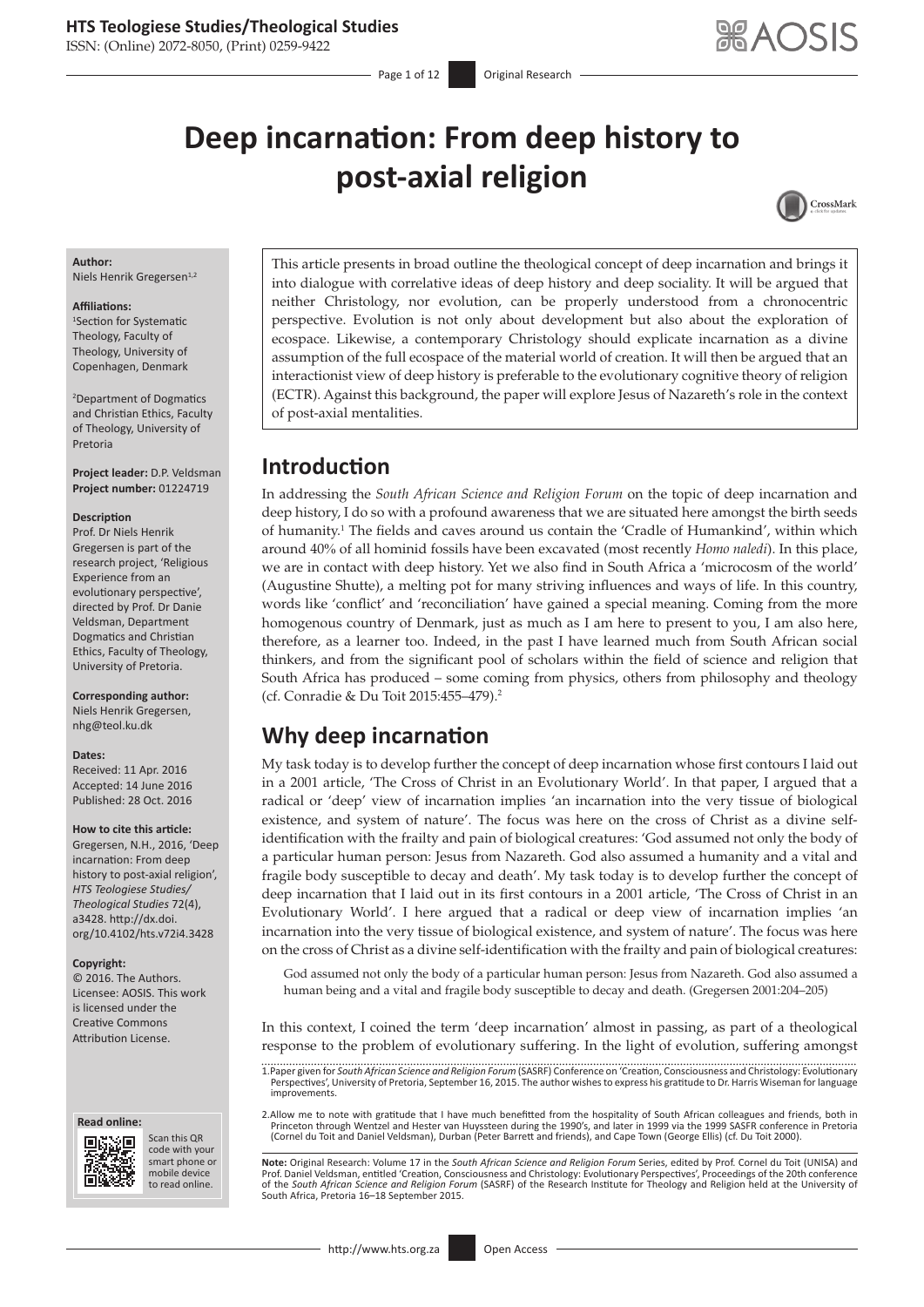sentient beings is not only an accidental by-product of evolution, but is part and parcel of the evolution itself, driven as it is by natural selection. Creation and evolution makes up a package deal, as it were, in which woes and joys are inextricably conjoined. Hence, we would not have the protective atmosphere of our Earth without volcanos; we would not have seen the proliferation of life without the cracks of the tectonic plates responsible for earthquakes and tsunamis; we would not have the alertness and sudden movements of animals without the interplay between pray and predators. All this goes, for good and bad, also for human life. As pointedly expressed by the UNISA professor, Ramathate Dolamo, in an early discussion of deep incarnation: 'Whenever we celebrate something, we slaughter something' (R. Dolamo [LWF global conference on theology in the life of the Lutheran churches] pers. comm., 2009).

So, how could the idea that 'God became human' in a man called Jesus, living in a remote area of Palestine 2000 years ago, possibly come to offer any relevant perspective to problems of suffering and decay during these first 4 billion years of biological life, leading to sentient beings perhaps 600 million years ago, and to the formation of animal group life and human civilisation some million years ago? Isn't there something unconvincing, anachronistic even, about bringing Jesus into the much larger canvass of evolution?

Perhaps so, as long as one assumes a modern individualised concept of what it means to be a human. If we think of the incarnation in purely historical terms (Jesus as a bygone historical figure), and at the same time subscribe to the metaphysics of historicism (all that exists only exists as indexed in time and space), we could only speak of a skindeep incarnation. Our concepts of incarnation would then be framed within a dermal metaphysics, presupposing that human beings are what they are only within the skin of their bodies, just like their moods and thoughts exist entirely within their skulls.

In contrast, deep incarnation presupposes a wide-scope view of incarnation by focusing on the extended mind of Jesus, constituted by the landscapes in which he is placed, the birds in the sky, the lilies in the field, and many human groups and fractions that he – like us today – meet along our ways (Gregersen 2012:235–245). The very notion of incarnation is to be expressed as part of an extensive *interactionist view* of the embodied mind. But the concept of incarnation also operates within the horizon of a cosmic Christology. In the Pauline and Johannine traditions Christology is part of both a creation theology, and a cosmic Wisdom Christology too.

Admittedly it took me some years to become aware of the wider implications of the concept of deep incarnation. I came to realise that the idea of deep incarnation contains a critique of prevailing Western theological traditions, both regarding their anthropocentrism and chronocentrism.

In the Middle Ages, Anselm of Canterbury posed the question, *Cur deus homo –* Why did God become human? But nowhere in the New Testament does one find the view expressed that God simply became man. Firstly, it is neither God the Father nor the Spirit but only the Son of God that is coming into the world of flesh – not only *in* flesh, but *as* flesh (Gregersen 2013a:251–262). Secondly, it is the concept of flesh (in Greek, *sarx*), and not that of humanity that is highlighted in the Prologue of John: 'And the Word became flesh and lived among us' (Jn 1:14). Similarly Paul said that God 'sent his own Son in the likeness of sinful flesh' (Rm 8:3). Also in the Philippian hymn of the self-emptying of Christ, the humanity of Christ is not depicted as the apex of creation but as the most pitiful creature: Christ Jesus:

emptied himself, taking the form of a slave, being born in human likeness; and being found in human form, he humbled himself, and became obedient to the point of death – even death on a cross. (Phil 2:7–8)

The Johannine expression that the divine Logos becomes flesh connotes an understanding of the divine embodied in a frail materiality, and in a world of sins (in the case of humans). The Greek term *sarx* thus means, (1) the concrete body of Jesus, (2) the human world of sin and (3) the whole wool and wharf of materiality – everything material, from cosmic dust to mud, to the life-forms of grass and weed onwards to animal and human existence. Accordingly the theological concept of incarnation has to be extended into the whole fabric of physical and biological creation.

Moreover, in Jesus God assumes not only the sunny side of reality but also the darker, chaotic aspects of reality:

Deep incarnation is the view that God's own Logos (Wisdom and Word) was made flesh in Jesus the Christ in such a comprehensive manner that God, by assuming the particular life story of Jesus the Jew from Nazareth, also conjoined the material conditions of creaturely existence ('all flesh'), shared and ennobled the fate of all biological life forms ('grass' and 'lilies'), and experienced the pains of sensitive creatures ('sparrows' and 'foxes') from within. Deep incarnation thus presupposes a radical embodiment that reaches into in the roots (*radices*) of material and biological existence as well as into the darker sides of creation: the *tenebrae creationis*. (Gregersen 2015a:225–226)

In this view, God does not only tolerate material existence, but God becomes involved with the world, appears within it, shares creaturely experiences from within, and – if we follow the particular trajectory of the Jesus story – takes side with the victims of evolution and social injustice. Jesus the Immanuel ('the God with us') died the death of an animal, and he died as a social outcast, his death being the result of a miscarriage of justice by religious authorities as well as political powers, and in the end scorned even by ordinary people. If God's own being was present in the life story of Jesus, as Christians believe, then Christ is present from the bottom of the universe and up, emerging from within the realm of creation no less than descending from above. The proposal of deep incarnation is thus both 'high' in Christology and 'low' in materiality.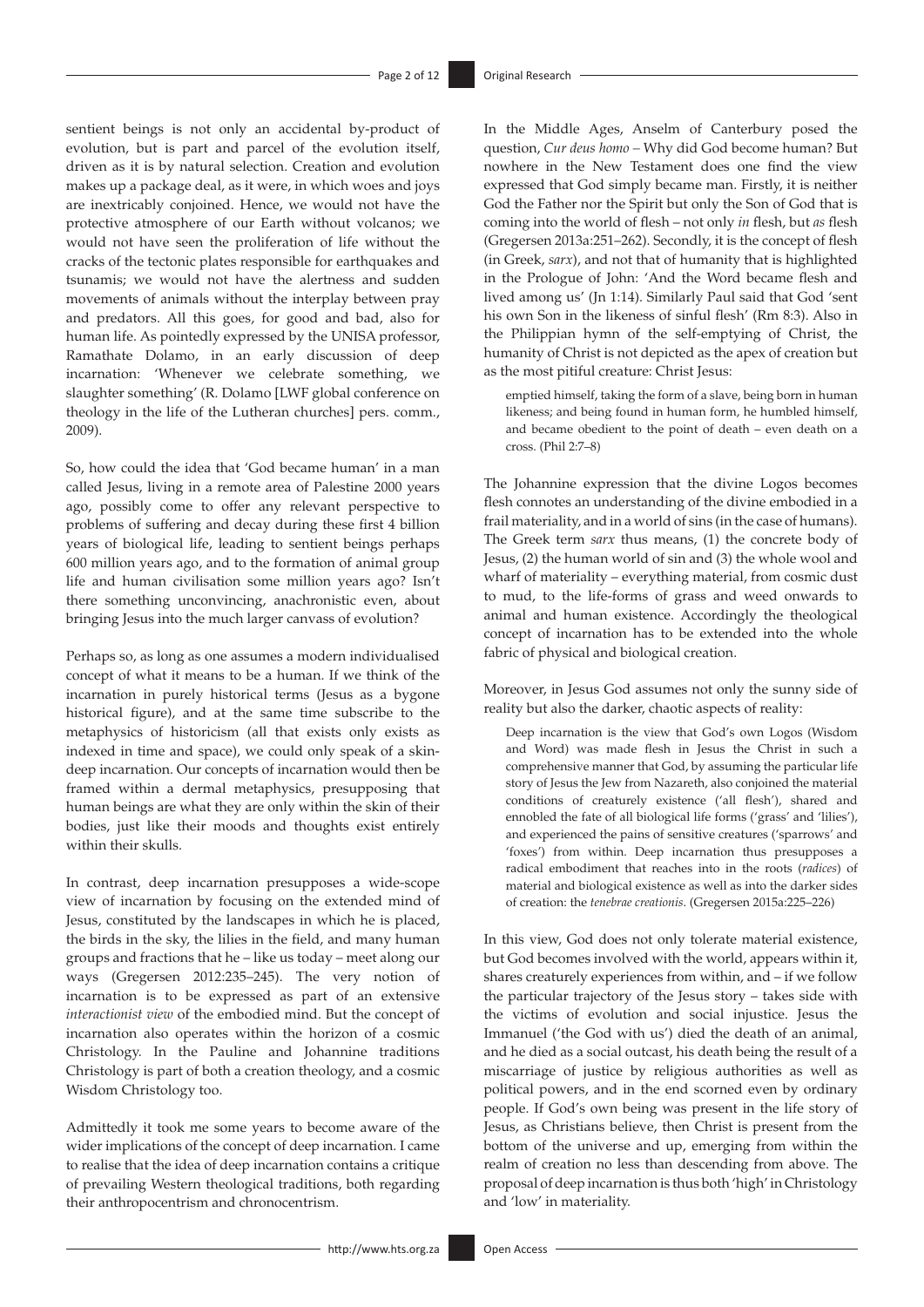### **Moving beyond anthropocentrism while accepting anthropogenic conditions**

From the perspective of deep incarnation, the general gist of Western theology appears to be overly *anthropocentric*, focusing particularly on human individuality. It is understandable that the Christian tradition has given priority to humanity when speaking of salvation. The creatures in need of salvation are, obviously, creatures such as ourselves, while conversions are hardly needed for grass, sparrows and dolphins. That being so, as emphasised by Joseph Sittler, *Ein Mensch ist kein Mensch*: solitary individuals are not real human beings (Smith 2015:69). A similar view is encapsulated in the principle of the South African philosophy of Ubuntu which speaks of a universal bond of sharing that connects all humanity. A person is a person through other persons*: Umuntu ngumuntu ngabantu* (Forster 2007:245–289).

The crucial question, then, must be whether our sense of interdependence should be directed only towards those within our own group, those with whom we have ties of obligations (the family, the clan, the peer group, the patron), and so on – a narrow form of communitarianism? Or, does this interhuman codependence reach beyond our own communities – to those who do not look like us, do not think like us, and do not believe as we believe? Is there, in the midst of our many differences, often profound differences, also something like a basic shared humanity? It is beyond doubt that the Jesus tradition underlying and sustaining the concept of deep incarnation speaks consistently about a shared sense of humaneness, transcending the divide between friends and foes, as exemplified in Jesus' parable of the good Samaritan (Lk 10:25–37).

Yet concepts of personhood, whatever their provenance, also need to respond to another question. Do our concepts of an interhuman community also include non-human agents such as animals and the landscapes into which human lives are woven, and upon which we are most certainly dependent. Certainly, more recent attempts to reformulate a philosophy of Ubuntu emphasise this sort of question. As A.O. Balcomb put it, 'The interconnectedness of the universe, beginning with the creator and going all the way down to rocks, can surely not be more strongly stated [than in the Ubuntu philosophy]. Here is a system that is indeed a Cartesian nightmare and a Whiteheadian dream' (Balcomb 2004:71). If this is so, the theological proposal of deep incarnation would find a most congenial and vivid correlate in the mindset of Ubuntu philosophy.

But there is more, for we need to pose a third follow-up question: what do all these considerations mean *for* human persons endowed with a consciousness. Such consciousness is always individualised in the very basic sense that each of us have to respond precisely as persons to the environmental and communal contexts of which we are part. I shall return to this question towards the end of the paper when discussing the

questions of post-axial religion. For the moment it will suffice to outline a distinction between anthropocentric and anthropogenic frames of reference. The suggestion will be made that an anthropocentric understanding of humanity and the world is problematic. Nonetheless, we have to take seriously the fact that human feelings, perceptions, and concepts will always be our inevitable point of departure. What this entails, however, is that all human thinking is unavoidably *anthropogenic,*  that is, always starting out from a human point of view. The inevitability of human point of departure does not necessitate an *anthropocentric* view, which presupposes that the meaning of life is only about its value for human beings. Much joy and suffering alike take place in this universe fully beyond its human recognition. Indeed, such goings on outstrip our capacity to even imagine them. The concept of the Logos, or Wisdom of God, here serves as a constraining concept, pointing to the limitations of human wisdom.

# **Moving beyond chronocentrism: The relevance of place and ecospace**

I would like to point to another problem that the concept of deep incarnation raises for our dominant Western theological paradigms. Here, I am thinking of the overprivileging of time over space. As the British crime writer and lay theologian Dorothy Sayers put it, the Christian dogma of incarnation is unique in its claim that God has not only created the framework of the world, but also has a 'date' within it, in the twofold sense of both representing a location in time, but also in the sense of an appointment set with somebody (cf. Gregersen 2010:167–182; Sayers 1969:14).3

Indeed, that God has a 'date' with human beings is the particular point of Christian faith. It is therefore understandable that there has been a certain privileging of time within the Christian tradition. Some have given priority to history in terms of God's *oikonomia* of salvation (in both Eastern and Western theology); some have pointed to crucial temporal events or moments (as in Paul Tillich's kairos theology, and in the South African *Kairos*-Document); some in terms of the universal history of humanity (*Universalgeschichte*), as in the theology of Wolfhart Pannenberg.

The problem with such focus on time and human history, however, has been the corresponding neglect of space. By forgetting place and body, Christian self-reflection unnecessarily loses some significant scope and becomes *chronocentric* in its theologising. Even though Christians routinely speak of incarnation (*incarnation* literally means 'going into flesh'), many theologians have been preoccupied with the idea of 'God coming to mind' (to use a phrase of Levinas). But paradoxically, by elevating ourselves above space and place we are dwarfing ourselves. By claiming to possess humanity as an autonomous domain, there is a sense in which we become less than human, because our humanity is inextricably tied up in that web of creation and needs to be understood in light of that web.

3.In this section, I adapt arguments from my essay, 'Deep incarnation: Logos became flesh' (Gregersen 2010).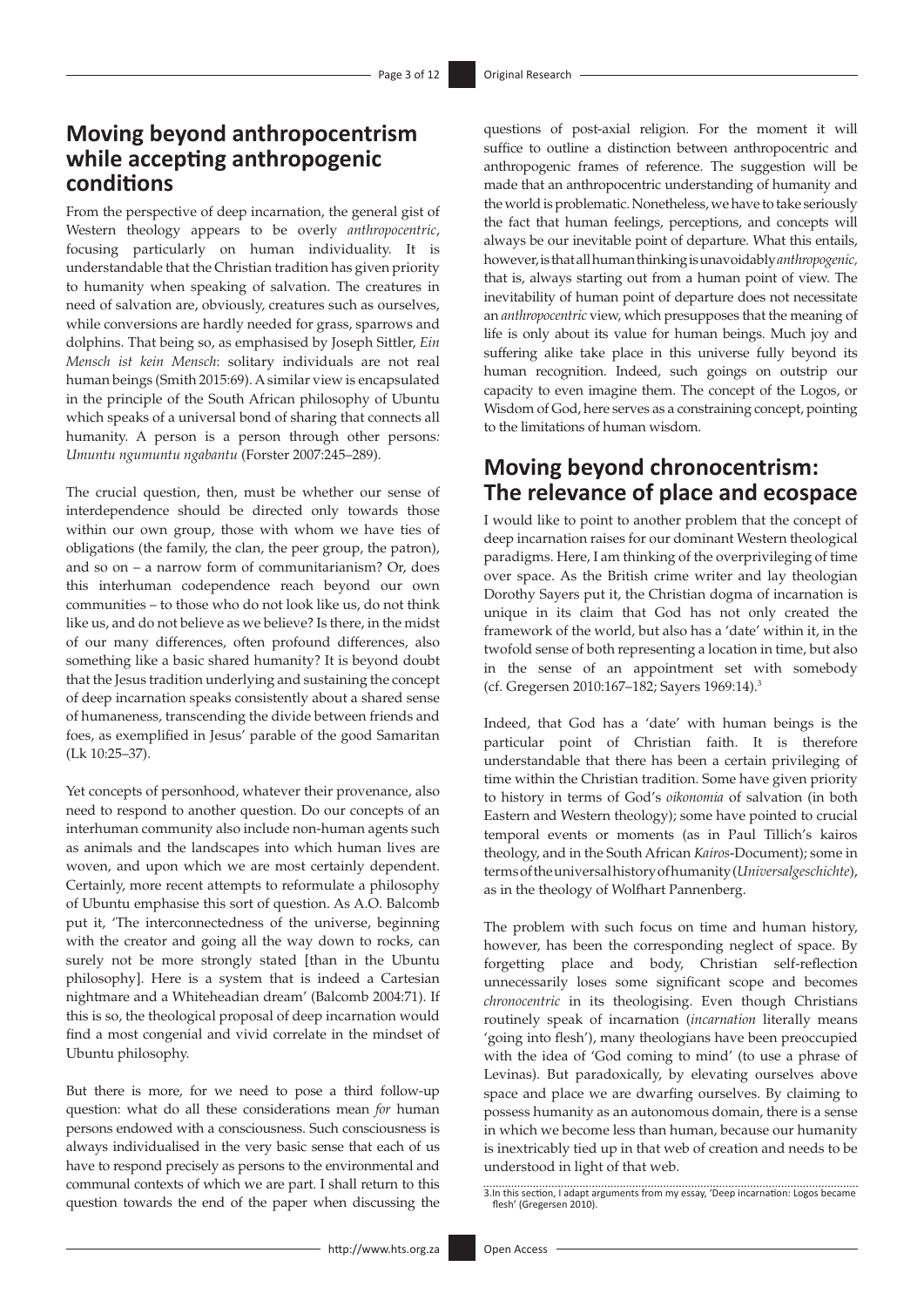Likewise, we are dwarfing the potentials of Christology for broaching wider questions of philosophy, science and religion, if we think that Christology can be explicated solely within a historicist framework, such that that the ultimate task of theology regarding the person of Jesus involves only reconstructing him as a remarkable individual of a bygone past. But speaking of Jesus as Christ means that God was in Jesus the Christ – in such a penetrating way that this transverses all of space and time. Put differently, the words and deeds of Jesus as Christ manifest who God was, is and will be forever – and this includes the full scope of the billions of years before and after the Jesus story. As within the sciences, we here have to reflect on repetitive features and perennial issues that are always exemplified ('instantiated') in time and space, but which extend beyond any given single time or space unit. This goes for God the creator, God the eternal Son, and the Holy Spirit, just as it does for quantum fields and laws of gravity.

As such, I am bringing to the table a rather specific theological proposal for science and religion discussion. The view of deep incarnation speaks of a universe in which God is not only present in a general manner (as expressed in traditional concepts of the immanent activity of the divine creator), but in which God is conjoining and uniting with the material world in the bodily form of God's incarnate Son of Logos or Wisdom. Hence God is feeling and experiencing material existence from the inside out, while sharing the joys and sufferings of God's own creatures. Accordingly, what from our temporalised perspective is an event that took place in the 30 years of the life story of Jesus is from the perspective of eternity a process beginning with creation itself, which culminated in the incarnation of Jesus, and is still with us because of the depths of the resurrection of Christ.

The Roman-Catholic feminist Elizabeth Johnson (2015: 133–156) has helpfully coined the term 'deep resurrection' as a correlate to deep incarnation. For, not only does the particular incarnation in Jesus of Nazareth go the whole way down, from the particulars of his human personhood into the depths of biological and physical materiality, but the biblical concept of incarnation also states that the fullness of divine identity was present in him – he was fully divine in the midst of material existence.<sup>4</sup> Accordingly, the historical incarnation goes deep into the heart of divine life, at once expressing the depths of God's fatherly love for the world, $5$  while also bringing into divine life the inside experience of the world of creation, so that in the end creatures will live and become united in the eternal life of God.<sup>6</sup>

In sum, there is no way of speaking about time without also speaking about space and place. Moreover, there is no way of speaking about time without also speaking of eternity in the sense of the copresence of all times (past and present).

4.Cf. Col 2:9: 'For in him the whole fullness (*pleroma*) of deity dwells bodily'.

5.Cf. John 3:16: 'For God so loved the world that he gave his only son'.

6.John 17:22–23: 'so that they may be one, as we are one. I in them and you in me, that they may become completely one, so that the world may know that you have sent me and have loved them even as you have loved me'.

# **A methodological interlude**

Here I will pose a few methodological reflections on the relations between theology and the natural sciences. The view of deep incarnation, as laid out above, cannot be translated into the worldview of empirical science, obviously. But this does not mean that there is no connection between the proposal of deep incarnation and scientific descriptions of reality. Here, I am in agreement with Wentzel van Huyssteen's view that there are many legitimate resources and forms of rationality over and above that specific form we find exemplified in the empirical sciences. As such, theology should not take it as necessary that it be subsumed under that specific scientific form of rationality, nor that it need find its place within existing sciences, be that quantum theory, evolutionary theory or information theory, and so on. Rather, theology should seek interdisciplinarity by bringing its own theories to the wider market of ideas and candidates for truth. As van Huyssteen put it: 'we should as theologians be able to enter the pluralist, multidisciplinary conversation with our full personal convictions intact and at the same time be empowered to step beyond the limitations of our contexts and traditions in critical self-reflection' (Gregersen 2015b: 141–159; Van Huyssteen 2011:78–79).

In my own work, I have perhaps focused less on such personal convictions than on the community-based traditions that have cultivated modes of thought hospitable to religious experiences. What are religious assumptions about? How are they backed up by underlying religious commitments? How can they be explicated in ways that are intelligible to partners outside of one's own discipline, and to people with only little religious sentiment? Working as a theologian in a secular context, I have argued that it is one of theology's tasks to redescribe, as far as possible, theological concerns in a language resonant with other forms of human inquiry. Here, the precept and exhortation is, as stated by Daniel Veldsman (2004:290): 'Connect!'7 However, the danger for the programme of the sort of contextual coherence theory that I have advocated (cf. Gregersen 1998:181–231) is that the theologian only tends to pick up views that are already friendly to his or her own perspective, while neglecting other relevant discussion partners. The danger is what Mikael Stenmark at Uppsala University has called a 'customised science', that is, a science tailored to conform to one's own prior commitments.<sup>8</sup> My aim is to avoid this pitfall by giving due weight to well established aspects of science, and to discuss alternative scientific proposals that might be relevant to the idea of deep incarnation.

But there is also a danger going in the other direction: sliding from science into theology by theologising scientific concepts.

<sup>7.</sup>In this article Veldsman (2004:292–295) is also raising the critical question whether the role of religious experience is not underestimated in standard science-andreligion discussions. This is in my view a valid concern. Certainly, cognitive aspects of religion are always undergirded by long-standing emotions and moods. While the interactionist view of religion in ecospace might be a step in the right direction, it is hardly sufficient in itself.

<sup>8.</sup>See [http://www.crs.uu.se/Research/impactofreligion/Theme\\_6/customized science](http://www.crs.uu.se/Research/impactofreligion/Theme_6/customized science), viewed 15 March 2016.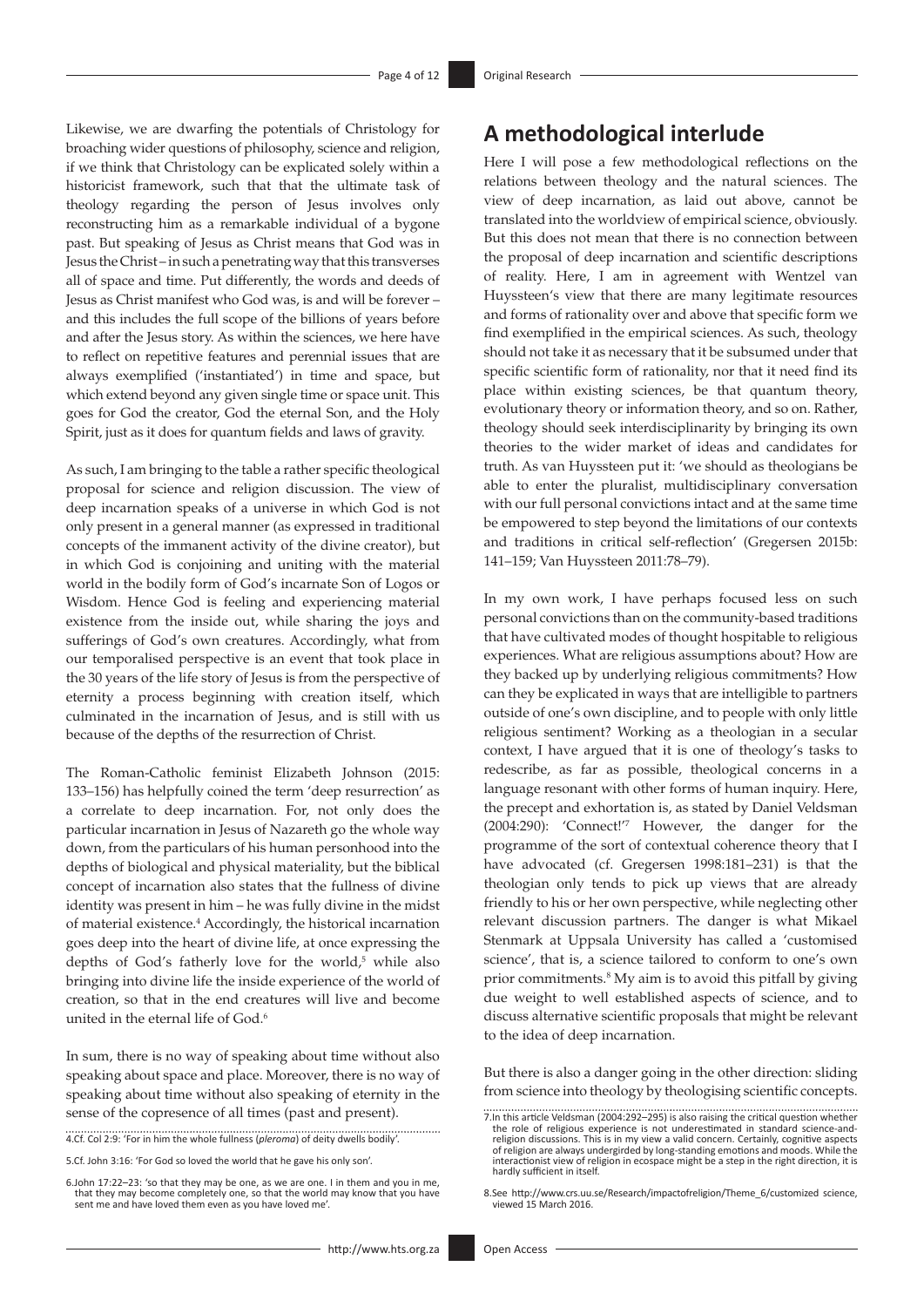For example, in public and academic contexts, scholars in science and religion are regularly asked the question: 'What are the "implications" of evolutionary theory for theology?<sup>9</sup> But there is, in my view, reason for caution when speaking too straightforwardly about 'implications' of scientific theories for philosophy and theology. The question itself, even if asked in a friendly manner, suggests a one-way street leading from science to religion. But there exist no strict entailment relations between, say, evolutionary theory and concepts of divinity.

Firstly, unlike the physical sciences, the biological sciences are not fundamental sciences aiming at digging down into ultimate reality. Rather, the biological sciences belong to the category of the domain-specific sciences, concerned with explaining resilient structures and formative developments of living organisms, once life has emerged on planet Earth (and on other sites for life, if they exist). But because concepts of God are intrinsically related to the question of ultimate reality, the biological sciences cannot logically be their ultimate arbiter, even though evolutionary theory, as we shall see, is without question connected to religious self-reflection in many significant ways.

Secondly, concepts of God build on a vast repertoire of religious experiences, linguistic traditions and theological reflections, which seem to escape objective empirical modes of grasping at phenomena. Religious approaches to reality – doubt and certainty, fear and trembling, longing and desire, and intimations of horizons of what is ultimately real – are not easily transported into data amenable for a subsequent empirical classification. In standard working patterns of the natural sciences, questions of personal meaning, value and significance, so pertinent for religious practitioners, are all excluded from scientific inquiry. After all, usually the sciences exercise a methodological puritanism with respect to the manifold world of phenomena (there are exceptions, fields such as ecology and the medical sciences). As we will see below, this does not mean that *all* aspects of religious experience necessarily fall beyond the scope of evolutionary explanation. To this end, discussion now moves to two contrasting paradigms: Evolutionary Cognitive Theory of Evolution and Deep History.

### **Evolutionary cognitive theory of religion: Strengths and weaknesses**

The research literature on evolutionary cognitive theory of religion (ECTR) has been growing over the last 20 years, and we are now witnessing philosophically informed discussions on the results and limitations of the different proposals within this movement (Gregersen 2003; Visala 2011; cf. Watts & Turner 2014). These ECTR studies exemplify, most likely, the first sustained attempt at a genuinely scientific theory of (some) religious representations and (some) ritual

practices. Even if there is no particular view of God entailed by evolutionary theory as such, it is suggested that biological frameworks may still be able to explain particular aspects of the cultural persistence of religious mentalities and practices.

ECTR is potentially of significance for understanding the formation of concepts of gods and other so-called 'supernatural agents' over time and across cultures. The Darwinian framework of these studies is clear, insofar as ECTR builds on the assumptions of evolutionary psychology. Although it has not been possible to identify genes for religion, evolutionary psychology and ECTR propose an intermediary step between genes and culture: genes are responsible for the hardwired modular structure of the brain, which then gives rise to, and puts constraints on, the repertoires of religious representations and ritual behaviours. The brain's modularity is thus hypothesised to be basically self-identical over 100 000 years, or more. Fear of God and other supernatural agents, or human longing for partnering with such 'supernatural agents', are thus hypothesised to be derived from our built-in module for an 'agency detection device' (ADD). Although agency detection has been helpful in singling out potential predators (and helpers) in human prehistory, it has – so ECTR – been overdeveloped religiously into a more free-floating imagination of supernatural agents. Religious representation comes about in spontaneous moves from ADD to HADD ('hyperactive agency detection device'). So the basic theory goes.

In that way, ECTR claims to have explained why aspects of traditional theism (including invisible personal beings of several sorts, from ancestors to ghosts) are widespread across cultures, just as we have notions of divine ubiquity and everlastingness in just about any human culture. Folk religion involves an 'intuitive theism' or an 'intuitive spiritism', often in combination. We are naturally biased, so to speak, in favour of religious representations, because contingent experiences of certain sorts tend to trigger concepts of gods or spirits, produced by the HADD.

In particular, ECTR has been able to illuminate the tension between folk religion and the official theology of particular religious traditions. Buddhism, for example, officially claims that there exist no personalised souls and no personal gods; but in folk Buddhism ghosts and helper avatars are infinitely many. Likewise Christianity, most of whose denominations officially hold a Trinitarian faith, is often in folk Christianity transformed into a more generalised monotheism, often mediated by guardian angels, or saints (Barrett 2012:3–23).

ECTR takes statistical analysis as its evidence base. However, given the statistical nature of evolutionary explanations, ECTR does not have much to say about the particular trajectories of religious traditions as regards to religious languages and interpretations, rituals and habits. The same goes for reflexive forms of religion, such as that which philosophers and theologians over the ages have proposed about religion, or about God. After all, natural selection is

<sup>9.</sup>For example, I was asked by Richard Bright (editor of the *Interalia Magazine*) about the religious 'implications' of the new scientific perspectives on complex systems, emergence, and information (cf. Richard Bright & N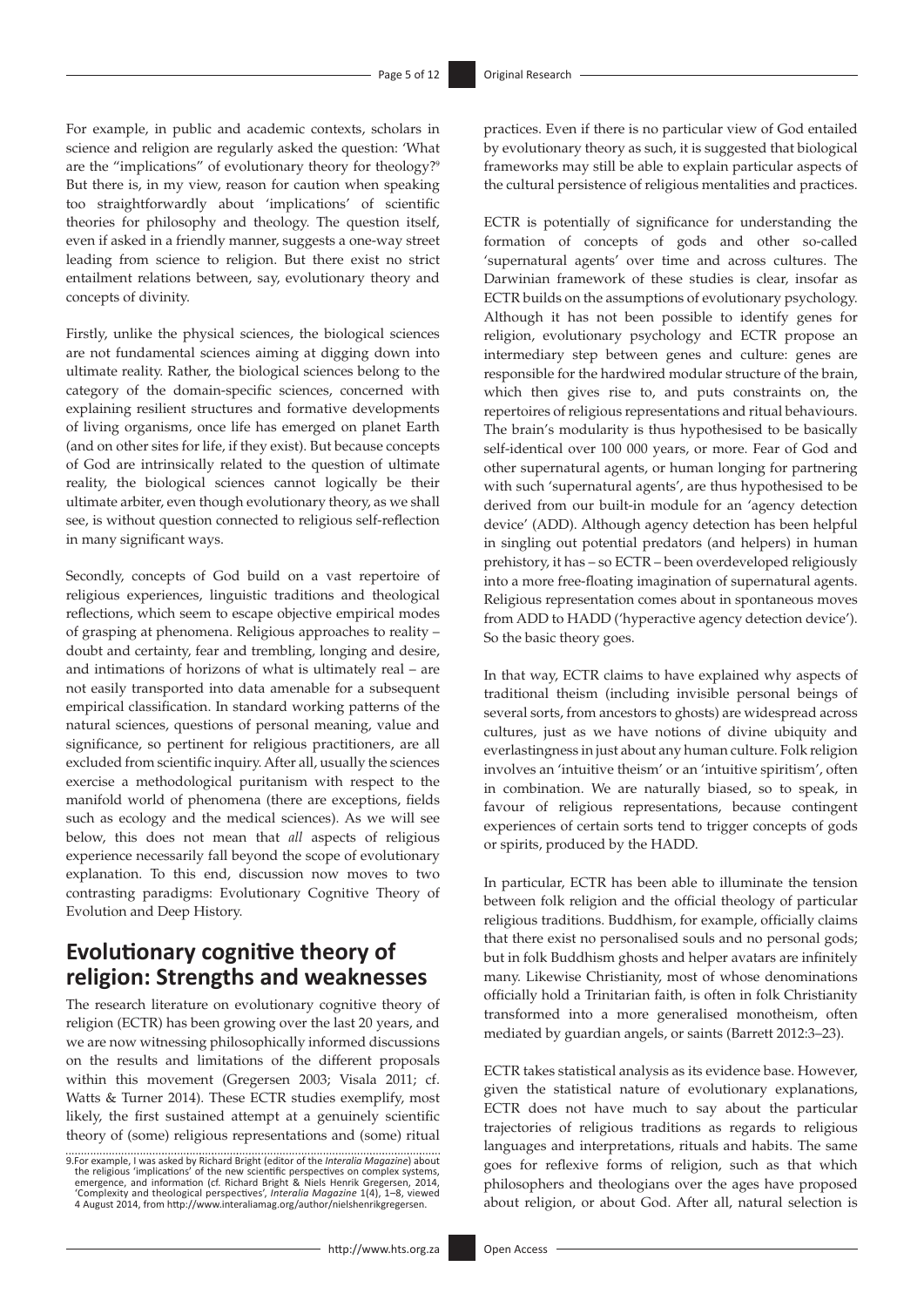unconcerned about truth and truth claims. Accordingly, a selection theory applied to culture may help explain to us what works fluently and is transmitted with ease, but it will have nothing to say about questions of truth, or coherence of ideas. Also, ECTR has nothing to say about the specific trajectories of religious tradition, for example, why the rather complex semantics of the Lord's Prayer continue to be practiced within Christianity, alongside even more complex practices such as the Eucharist. In similar ways, scientific theories and practices are highly 'unnatural', because it is only through the difficult procedures of theory-making and contrived experiments that science has prevailed in modern human history. So, in parallel to the distinction in naturalness between folk and theological reflection, much the same might be posited about certain scientific ideas too. For example, Isaac Newton's concept of matter as built up by corpuscular particles may be much more easily transmitted than something like quantum field theory, which is, needless to say, a highly complex affair, only accessible to a very small portion of the world's inhabitants.

Having raised these caveats, one can say that philosophers and theologians might learn from ECTR that the more contrived are our formulations of philosophical and theological views, the more unlikely we will be successful in terms of public dissemination. In order to serve as a public philosophy and theology, more reflexive forms of religious reflection need some means of being translatable back into the more natural domains of knowledge that are more readily grasped by the broader cognitive structures of the human mind. Experiential recognition is important for any philosopher of religion who wants to be heard and understood.

Evolutionary cognitive science may thus help explain the cultural believability of at least some features of classical theism. Also the spatial metaphors activated in the idea of panentheism are relatively easy to communicate and transmit. The container-metaphor of something small 'in' something bigger belongs to the 'metaphors we live by' (to use the term of Lakoff and Johnson). Accordingly, we have persistent religious intuitions of a belonging to, and of being embraced by divinity.10 ECTR also shows how some concepts of God simply do not feature in religious thought. For example, no theism harbours the idea that God is only active some days, say Sundays, and not also on Thursdays, or that God is confined to some designated places only. By comparison, the presence of God is often thought to be revealed, or experientially present, 'for us' only at some particular places or situations, without being universally available for human cognition.

What should we think about the widespread assumption of an invisible, omnipresent and all-knowing God across religious traditions? Again, it should be noted that there is no one-way street from ECTR to the evaluation of the status of concepts of God. One too-prevalent interpretation of ECTR is to take it as the ultimate explanation of religious cognition, hence as a reduction of religious representations to innate anthropomorphic projections – projections into the skies, as it were. Such a reductive projection hypothesis is widespread in the academic milieu of ECTR proponents (Bering 2011; Boyer 2002). There are several problems with this view.

Firstly, we have what has been termed the problem of *collateral damage*. Because all our natural concepts are hypothetically derived from the hardware of our Stone Age brains, the same projection hypothesis would apply to all other products of our brain – our primary sense qualities, our concepts of causality, all our attributions of personhood, etc. (Barrett 2007:61–62). In this respect, our 'ordinary' ADD and 'extraordinary' propensities of HADD should be seen as placed on a continuum of more or less, rather than as belonging to two very different categories.<sup>11</sup> Indeed, from this perspective, the bifurcation between 'natural' agents and 'supernatural' agents is far more problematic than acknowledged by ECTR proponents.

Secondly, one might well argue that the only evidence for the spread of theistic representations is the empirical evidence of theistic representations themselves, as expressed in a variety of psychological experiments, or in historical material. Evolutionary explanations do not by themselves have something extra to offer, apart from the assumption of macroevolutionary lineages of representation, of which we have only a very scant empirical record. Empirically speaking, ECTR rests on a good handful of evidence within psychological ECTR-experiments – with or without the added evolutionary hypotheses.12

Thirdly, even if the evolutionary explanation of psychological states were somehow correct, we would still have the problem of how to explain the hypothesised macro-evolutionary trajectory of religious representations. Who takes the podium when it comes to offer the ultimate explanation of religious developments throughout evolution?13 Justin L. Barrett opens up for the following option:

Some Christians, including myself, offer [this] account: God created people with the capability to know and love him but with the free will. Consequently, our God-endowed nature leads us to believe, but human endeavors apart from God's design may result in disbelief … God may have fine-tuned the cosmos to allow for life and for evolution and then orchestrated mutations and selection to produce the sort of organism we are – evolution through 'supernatural selection'. (Barrett 2004:123)

<sup>10.</sup>To my best knowledge (having asked colleagues working in the field), no ECTR program has as yet investigated the naturalness and statistical spread of panentheistic concepts of the divine.

<sup>11.</sup>I'm here reminded of C.S. Peirce's concept of 'synechism', the assumption that everything in time and space is continuous (cf. Peirce 1998:1–3).

<sup>12.</sup>Interestingly, one of Justin Barrett's latest books on cognitive science of religion, Cognitive Science, Religion, and Theology: From Human Minds to Divine Minds<br>(Barrett 2011) does not at all discuss ECTR. He also points out that scientific<br>theories can be interpreted from different perspectives: 'A scient how human cognitive systems form beliefs in gods only "explains away" gods if you<br>already believe they don't exist. For believers, such explanation just specify the<br>means by which actual gods are perceived and understood ( (Barret 2011:150).

<sup>13.</sup>I'm aware that evolutionary theory itself has a concept of ultimate explanation (in terms of evolutionary net-effects) as opposed to proximate causes, but I refer here to ultimate explanation in a philosophical sense.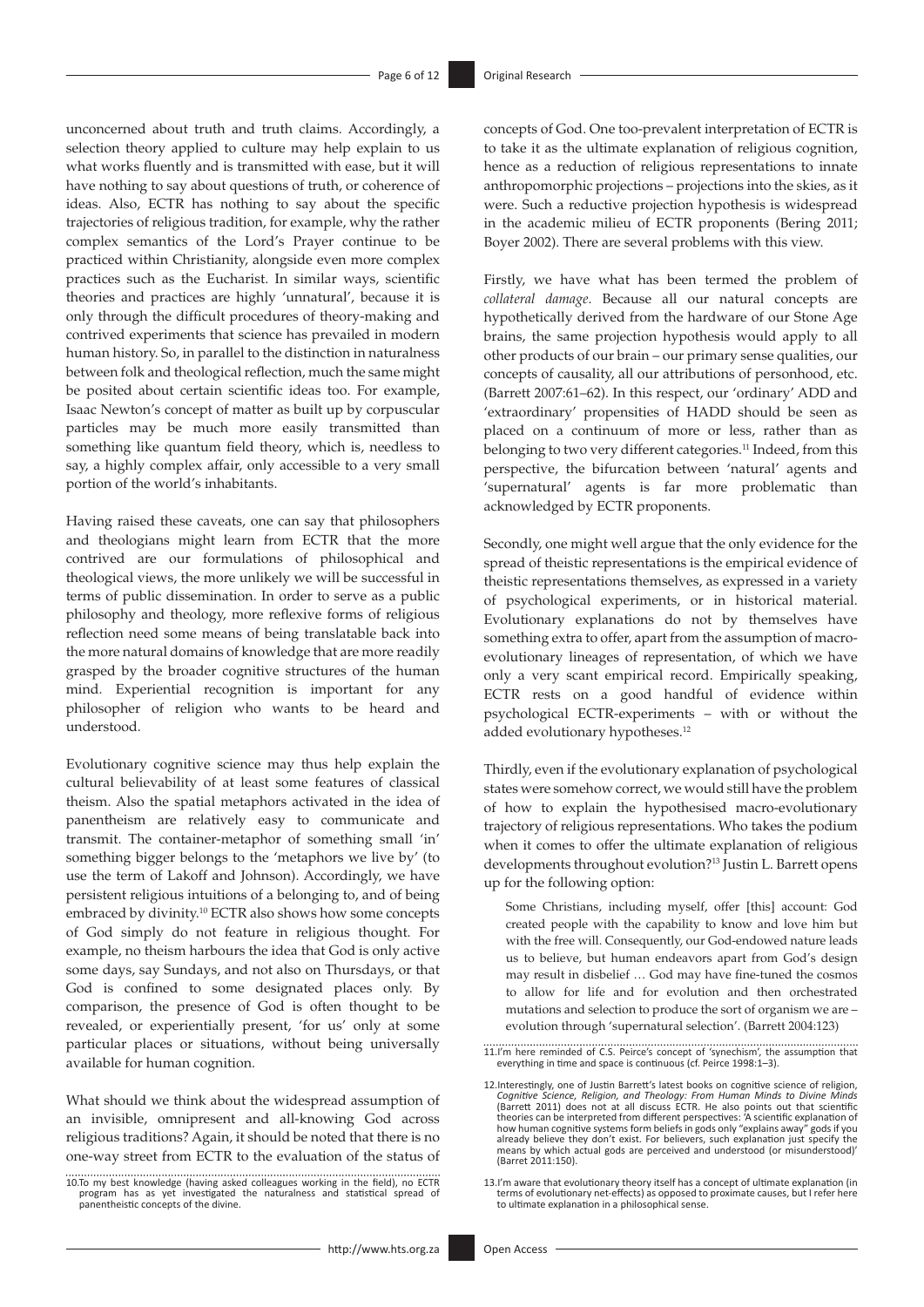Hermeneutically trained philosophers of religion will probably find this statement somewhat crude, and I admit to sharing some of the same concerns here. However, if one explores the language game of something explaining something else in a cause-effect way, then Barrett's argument is not as simplistic as it might seem. For as earlier stated, evolutionary science, as ordinarily understood, works by bracketing ultimate explanations (in the philosophical sense of the term). Accordingly, *if* one is seeking some manner of ultimate explanation, then some higher-order explanation must also be sought for evolutionary processes too, because evolutionary theory, again, is not able to deliver ultimate explanations about reality. So too with our naturalist assumptions - for it is physics and chemistry that explain biology, and not the other way around.

What can be learned from ECTR, in my view, is the amount of sheer *repetition* in cultural evolution, the patterns. If we take the feature of evolutionary recurrence seriously in our interpretations of reality, we might learn to see ourselves not only as having friends (such as bacteria and gene-elements) far back in evolutionary time, but also as having friends, colleagues and sojourners, amongst believers within other traditions than our own as well. After all, the cognitive apparatus of the human mind is limited to rather few thoughts and forms of religious life. Therefore, it should not come as too great a surprise that philosophical debates within one tradition can often be found to be present, in some broad form, in other religious traditions too.

What is missing from the theory structure of ECTR, curiously enough, is an understanding of *religion as taking place in the interface between human beings and their natural and social environments*. Evolution is about the *exploration of ecospace* by organisms, individuals and groups. Only a very limited Neo-Darwinian theory can be based on a gene-centred individualism and a corresponding chronocentric view of genetic lineages. But given the general nature of their assumptions, evolutionary psychology and ECTR are interested in the genetics of individuals or human groups. Likewise with ECTR, we do not find any interest in the functional complexities that emerge in the interface between human groups and their environments. The HAAD hypothesis is supposed to carry the full burden of explaining religious representations and belief, as if nothing else is needed from an explanatory perspective, and as if nothing has happened between the Stone Age and our age in terms of religious development.

To sum up, there is something highly 'unbiological' about the core assumptions of evolutionary psychology and ECTR. Biologically speaking, there is no evolution taking place outside of contingent ecological settings. Again, evolution is about the exploration of ecospace. Thus, evolution concerns both time and place: evolutionary developments within one group lead to new challenges and spatial configurations to be explored by other species. It is simply not possible to study the evolution of functionally complex systems without discussing features such as *niche construction*, that is, the formation of concrete structures that are adaptive for organisms (Mühling 2014).14

### **Deep history and the role of consciousness**

Now I wish to discuss the recent proposal of *deep history* as a corollary to the concept of deep incarnation and the question of hominisation. 'Deep history' is a proposal coming out of a collaboration between Harvard prehistorians Daniel Lord Smail and Andrew Shyrock, both of whom question the standard separation between history and prehistory. Shyrock and Smail remind us that also scientists are in need of metanarratives, and today the dominant meta-narrative is phrased in evolutionary terms. Yet unlike proponents of the ECTR program, Smail does take the lesson of 'interactionist approaches to genes and environment' when suggesting that 'many social skills and social pathologies have both genetic and environmental components' (cf. Gregersen 2013b: 278–279; Smail 2008:136).

Using the general insight that emergent systems may generate punctuations and non-linear trends at any scale of analysis, Smail and Shyrock propose a variety of alternative governing metaphors and theoretical perspectives. These include kinshipping, family trees, co-evolutionary webs and spirals, extensions of social relations, fractal repetitions of patterns going from deep time into human civilisations and scalar integrations (Shyrock & Smail 2011:3–31).15 Not only do we share many of the same genes as our forebears, but quite a few of our basic cultural practices reveal a deep evolutionary presence in the midst of our civilisation. Numerous examples can be elaborated. One might think of the importance of energy exchanges with our environments: 'Ecological systems are the products of the organisms that inhabit them' (Shyrock & Smail 2011:78). Or, one might think of the role of the body as a means of communication far below the threshold of intentional consciousness: 'Bodies also extend over space' (Shyrock & Smail 2011:58). One might think about patterns of our sharing of food that are similar to that of birds and other mammals, or of new ritualised forms by relating food to domination: 'Food became a social differentiator' (Shyrock & Smail 2011:151). Or reflect on the important role of 'deep kinshipping', for kinship is not only defined by genetic lines, but also by adoptions, household regulations and cultural affinities, including differentiations between male and female, incest taboos between brothers and sisters, rules for food sharing etc. In this way, kinshipping evolves as 'a gradual thickening of social kinship', but may even be widened to 'include relations among species and environments' (Shyrock & Smail 2011:187). Think, for

<sup>14.</sup>Note that the centrality of niche-construction in evolution is uncontroversial within evolutionary biology. It is only debatable whether or not niche construction is an additional evolutionary mechanism in relation to standard neo-Darwinian theory, see the arguments pro and con in Scott-Phillips and Laland (2014:1231–1243).

<sup>15.</sup>Shyrock and Smail (2011:19) state, 'We propose a different array of governing metaphors. When skillfully deployed, analytical devices such as kinshipping, webs, trees, fractals, spirals, extensions, and scalar integrati both propels and constrains change'.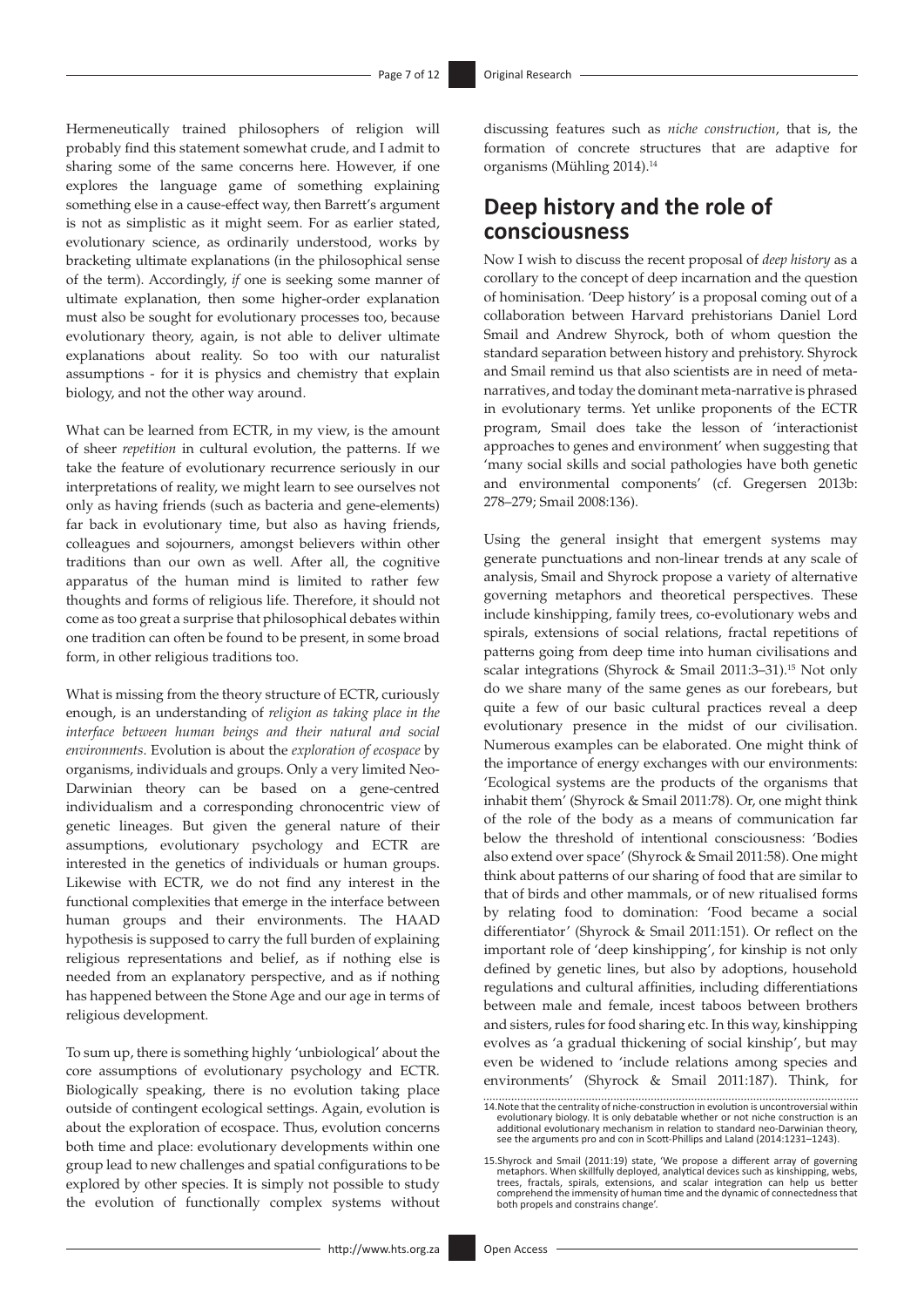example, of the domestication of dogs who became part of human households, or of the kinship relations established between groups and animals in totemism.

The deep historians, to the best of my knowledge, have not yet addressed the role of religion in ancient history. However, it only requires a little imagination to see the relevance of such deep time perspectives for a rereading of the gospels in light of such examples of 'prehistoric' traits in the Jesus story, to mention but one example. Here we also find a sense of the thickening of social relations centred around new definitions of kinship, proximity and strangeness: the 'brothers and sisters' of Jesus are those who do the will of God, our neighbour happens to be a Samaritan stranger, and his followers are even called to love their enemies. We have, on the one hand, culturally prevailing regulations and taboos concerning food sharing – yet, equally, we find Jesus transgressing the regulations about *what* food is allowed, *when* it is allowed, and with *whom* it is allowed, while also establishing new ways of communing.

From the perspective of deep history, evolution takes place in the continuous exchange between individual brain or minds and their social and natural environments. Even so, the importance of the social processes referred to above, are instantaneously understood by human beings, even by children in the schoolyard.

But it should also be noted that there is nothing deterministic about such biocultural processes, because they demand a constant reinterpretation and social negotiation. Semiautomatic reactions and self-aware interpretation here walk together in the creation of ecocultural nexuses. Something similar may be the case in the development of religious ideas, which are always, in one sense, spontaneous and easy to go with, yet in another sense always moulded in specific linguistic and cultural contexts. In this view, human minds are not to be understood as operating within closed modular boxes, so to speak, which then become activated by external triggers, but rather achieve a flow of awareness, from something almost instinctual to something far more evaluative, interpretative and potentially self-reflective.

Here we find ourselves thrown back to the question of consciousness. After all, embodied minds are not only situated in time and place, as tiny examples of the universe. Embodied minds are also those *for whom* salient aspects of ecospace are perceived, evaluated and responded to. This is the irreducible first-hand experience of embodied minds. How does this fit into the proposal of deep incarnation?

This question was raised to me by van Huyssteen in an earlier reply to several responses to his work, including deep incarnation. He puts his endorsement and his challenge as follows:

I would certainly agree that 'the incarnation of God's Word in Jesus Christ assumed the full gamut of material and biological existence through the specific humanity of Jesus'. However, I would like to suggest strongly that the full gamut of material and

biological existence is not just assumed *through* the very specific humanity of Jesus, but first of all also *for* the very specific humanity of Jesus. In other words, before Gregersen makes the important move to 'deep ecology' and from there to 'deep incarnation', I would still like to know more about who this man Jesus was: how do we understand the person or 'self' of Jesus, as embedded in evolutionary history as we also are? And what would it mean to understand Jesus' embodied mind, his consciousness, the strengths and vulnerability of his male body, his own moral awareness and sexuality, his own symbolic propensities and religious imagination, and his self-awareness, as defining to the very core his own personhood? (Van Huyssteen 2011:80–81)

Van Huyssteen rightly points out that a convincing concept of deep incarnation should not only be stated in theological terms (from above, as it were), but must also go the bottomup way from the experience of Jesus. This is what I aimed to do in the article 'The Extensive Body of Jesus: The Social Body of Jesus According to Luke' (Gregersen 2012), written as the correlate to the more doctrinal article 'The Social Body of Christ: Three Dimensions of Deep Incarnation' (Gregersen 2015a). I agree that more work is needed. The problem is, however, that we cannot know what was going on in the mind of Jesus 2000 years ago. This is an established fact in historical Jesus-research, and we cannot hope to get around this fact. What we have to do (much like in body phenomenology) is to bracket the question of the individual consciousness of Jesus, and rather ask for the typical interactions of Jesus with his environments: the different landscapes (mountains, deserts, towns and cities) and the different groups that he is interacting with (people, elite groups, friends and foes).

Here I'm in basic agreement with van Huyssteen's emphasis, 'The embodied mind as such, therefore, includes the world beyond the membrane of the organism, especially the interpersonal world of self and other, which is also the world in which mind and brain are essentially formed' (Van Huyssteen 2011:82). I also find illuminative his reference to Thomas Fuchs' view that the brain 'acts as *transformer*, which translates the stimuli (single elements of a given situation) into wholes or *Gestalt* units, and finally into three cycles of embodiment: the affective self, the ecological self, and, ultimately, the intersubjective self' (Van Huyssteen 2011:82). In my own work, I have for the same reasons been particularly interested in the theory of the 'extended mind' by Andy Clark.

# **Deep incarnation and post-axial religion**

As we have seen, human minds are extensive minds, always in transactions with their environments, while being selfreflective vis-à-vis the inherited cultures and religions. Likewise, the teachings and actions of Jesus must be understood as a highly self-reflexive form of religiosity. In the gospels he is sometimes depicted as speaking out in a humble attitude to the Jewish tradition (listening to the elders in the temple, Luke 4), sometimes in stark opposition to what was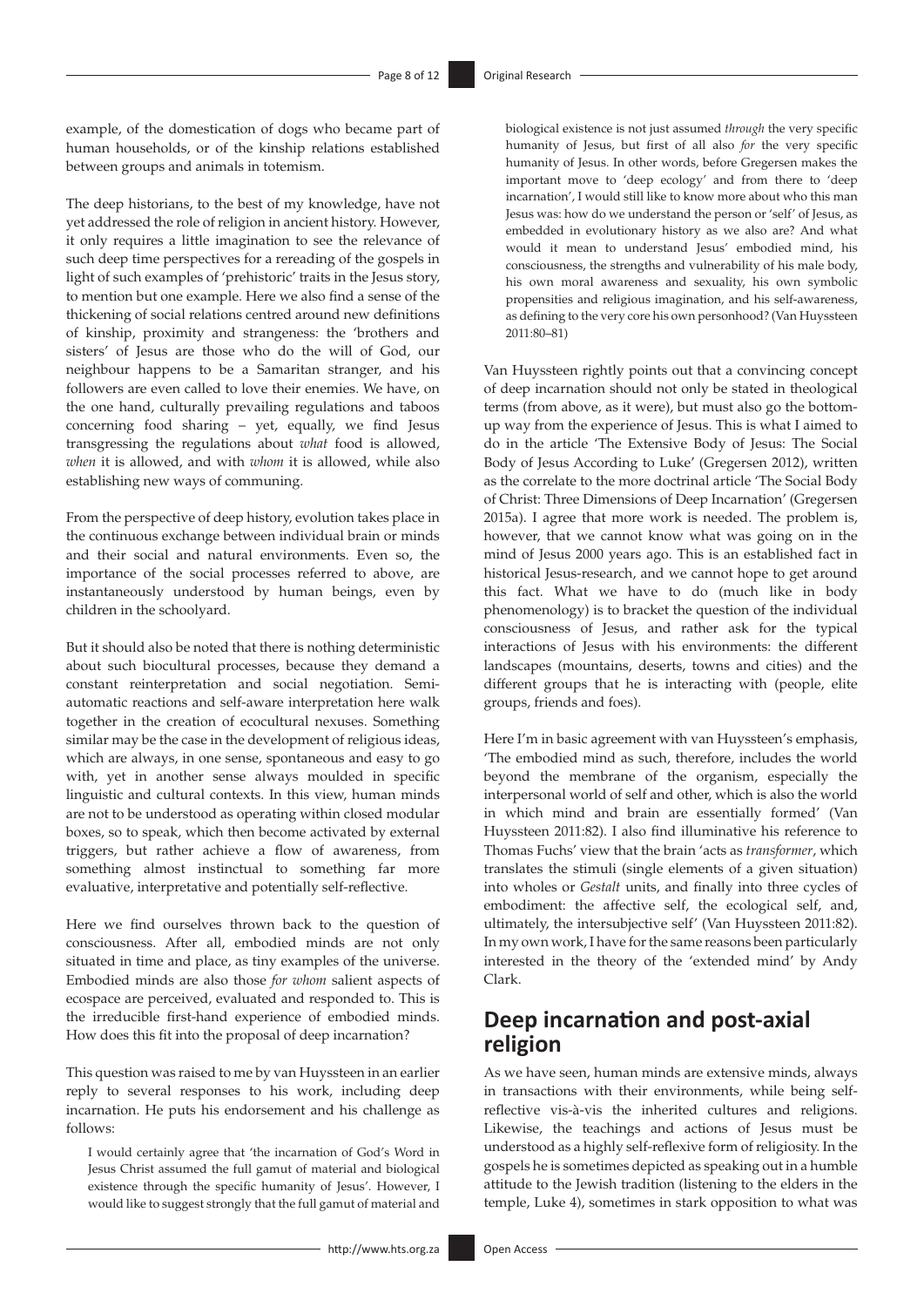taught in tradition, even in the codified scriptures of the Hebrew Bible. In this sense, Jesus had a post-axial attitude towards his tradition.

As is well known, the term *Achsenzeit* comes from the existentialist philosopher Karl Jaspers. In *Vom Ursprung und Ziel der Geschichte* from 1949 he pointed to the deep cultural transformations taking place in the centuries around 500 BCE in Greece, Israel, China and India.16 According to Jaspers, these axial transformations offer shared resources for humanity in an age of a potential atomic disaster. Proponents of the axial age hypothesis nonetheless define the 'axial' in slightly different terms. Some have seen its core feature in the depths of selfhood facilitated by the urbanisation and largescale empires of the axial age (so Jaspers). Others have foregrounded the basic tension between the transcendental and mundane orders and the emergence of intellectual elites questioning the established social powers (as suggested by the Jewish scholar Shmuel N. Eisenstadt). Others point to transformation towards rationalisation and the accompanying move towards universalised forms of ethics (so suggested by Jürgen Habermas in the vein of Max Weber).

Before his death in 2013, the sociologist Robert N. Bellah published a major work under the title, *Religion in Human Evolution* (abbreviated as RHE), followed by the discussion volume, *The Axial Age and Its Consequences* (abbreviated as AAC) (Bellah 2011; Bellah & Joas 2012). The timeframe of Bellah's book spans from early hominisation to the axial age, and vigorously applied throughout is the contention that 'evolution is historical; history is evolutionary' (AAC 448). In describing his own view, Bellah writes that he is 'basically neo-Darwinian', aligning himself with the contention that variation and selection operate at the level of cultural traits and institutional structures (AAC 447). Bellah, however, argues for an organism-centred rather than a gene-centred view of evolution, and he points to the importance of niche constructions (think of beaver dams), which presuppose a goal-directedness of purposive organisms (RHE xii-xiii). Against this background, Bellah suggests that the reductive programs of evolutionary psychology (such as Pascal Boyer's) are 'particularly unhelpful', not least because of their 'lack of insight into religion as actually lived' (RHE 629) (Bellah 2012:260–270).

However, the tough mechanism of selection operates on religious life-forms too. Moreover, the evolutionary perspective implies that the mentalities of our forefathers and foremothers are still with us today. 'Nothing is ever lost', as Bellah puts it pointedly (RHE 267). But like other nicheconstructing animals, human beings are socially sheltered from some of the more harsh pressures of natural selection. In other words, not everything unfit, construed in the most brute sense, is removed by natural selection. Human cultures offer ample room for what Alison Gopnik has termed the 'useful uselessness' of play (RHE 89–90).

Along with science and art, religious activity exemplifies the human capacity to 'go offline', as we do when we fall asleep and dream, or when we play and use our uniquely human capacity for symbolic imagination (RHE 9). This capacity for play has evolutionary precursors in other mammalians, and even among birds. Bellah here refers to Gordon Burghardt's writings on the characteristics of animal play. Burghardt points to the following five features of play, (1) The limited survival value of play; (2) its inner pleasure, being enacted for its own sake; (3) its structural differentiation with temporal phases; (4) its modes of repetition; and finally (5) the 'relaxed field' of play sheltered from too strict pressures of selection (RHE 76–83).

Although play and ritual can be traced back in animal evolution, the capacity for symbolic transcendence may be a human prerogative, even though forms of expressive and indexical language exist also among higher animals. On this issue Bellah follows the argument of Terrence Deacon in the *The Symbolic Species*. Also, he is in line with Wentzel van Huyssteen who in his Gifford Lectures, *Alone in the World?*, suggested that 'institutional animal behaviour such as territoriality, ritualisation, play, and the unmistakable capacity for feelings of meaning and loss (death) may be seen as precursors of the human sense of sacred place and time, of ritual and myth, ecstasy and mysticism' (Van Huyssteen 2006:204).

One of the strongest attempts to characterise axial civilisations in general terms can be found in Shmuel N. Eisenstadt who refers to the 'combination of cultural orientations and institutional formations' (AAC 266) based in the rupture of social orders in the axial age. Axial visions include a *broadening of horizons* that opens up for universal perspectives, an *ontological distinction* between mundane and transcendental orders, and the *normative subordination* of the mundane under a transcending perspective (AAC 267). This characterisation has the advantage of seeing the axial age as emerging from historical constellations that facilitated a new cluster of attitudes towards society and the wider reality.

This cluster view of the axial age opens up for the possibility of recognising differences between the four principal axial civilisations. The concept of Tien (heaven) in China, for example, is not separated from mundane reality in the manner of the Jewish God, the Platonic realm of ideas, or the Buddhist concept of Nirvana.

Here, Bellah follows Merlin Donald's theory on the development from episodic cultures (also found among higher primates), to mimetic culture (in tribal societies), further on to mythic culture (in archaic society), towards the gradual formation of theoretical cultures, a development presupposing a new cognitive ability to store memory in external media outside the brain. In his earlier writings, Donald (2001) traced the beginnings of a theoretical culture back to about 40 000 years ago. He pursues a *longue durée* perspective regarding the consequences of the axial age: 'The

<sup>16.</sup>Some of the observations in this section are dealt with in more detail in Niels Henrik Gregersen, 'Religion and Axiality: Theological Reflections on Robert N. Bellah's Axial Age Hypothesis', forthcoming in *Scottish Journal of Theology*.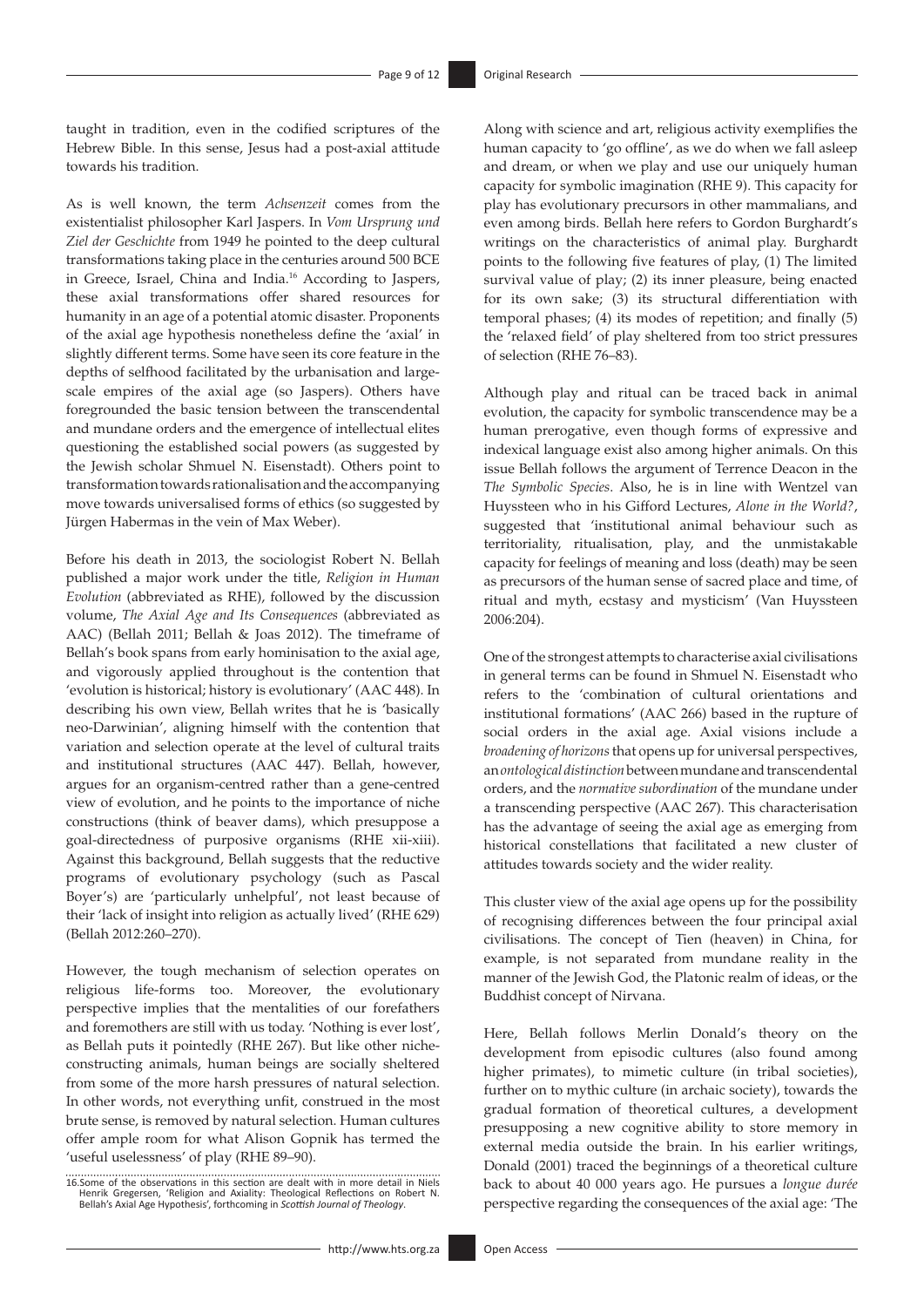Axial Age might be considered the first period that germinated the seeds of later full-blown Theoretic cultures, such as those currently governing the developed world. The evolutionary trend in the direction of institutionalised analytic thinking grew very slowly' (AAC 70). For Donald as for Bellah, nothing is lost – the past of oral, ritualised and mythic cultures is present in the post-axial civilisations.

Thus, also the axial breakthroughs are 'the children of the archaic cultures from which they rose' (RHE 278). In this way, deep history is still with us. Religion, for example, is not only about ideas and representations but remains strongholds of religious commitment: 'Ritual, when thrown out at the front door, returns at the back door: there are even antiritual rituals. Our embodiment and its rhythms are inescapable' (RHE 278).

Judaism, Christianity and Islam exemplify the recurrent feature of a re-entry of rituality in scriptural religion. Studying the Torah (and the Talmud, etc.), studying the Qur'an (and the Hadith etc.) and studying the Bible (and the Church Fathers, etc.) becomes itself ritualised, when holy texts are canonised for use in the larger religious community.17 The dividing line only comes with respect to whether the scriptures are read and interpreted by scribes, priests or imams only, or whether they are also read by religious communities, consisting of ordinary people (who then take an active role in interpreting and responding to the holy texts during textual rituals). Here the *homo ludens* becomes a *homo legens*, and vice versa. There is no one thing without the other.18

Thus, it seems that continuities (not only breakthroughs) exist between the far religious past and the more general aspects of the axial age, and they do so by virtue of the external memory device of scriptures. Scriptural cultures, as emphasised by Merlin Donald, are not solely dependent on the 'engrams' of individual brains (as ECTR has it) but are stabilised as 'exograms', in cultural niche construction beyond the thoughts and experiences of individual, solitary minds.

If this is the case, note that there may be less of a common individualising move in the four axial traditions than is often suggested. When Jeremiah called for the Law to be written into the hearts of blood and flesh (Jer 31:33), this implied an interiorisation of the divine Law. But was a similar move present in Hinduism and Buddhism? The Buddha denied the reality of the individual soul as an illusion to be cast away. The Upanishads (perhaps here closer to Plato's correspondence between the soul and the world of ideas) refers to a long list of correspondences between the eye and the sun, the feet and the earth, the wind and the nostrils, and so on, which in the end are destined to be identical. The point here is that the core of the individual, the Atman, is identical with the Brahman, divinity itself. In brief, it is hard to find precursors for early modern ideas of individuality in the axial religions, especially in Eastern religions.

17.This point is made by Line Søgaard Christensen (2015:15–35).

### **The cases of Japan and sub-Saharan Africa**

Shmuel Eisenstadt was himself aware of this fact. In his book, *Japanese Civilization* from 1996, he argued that a highly developed society such as Japan embraced most axial elements but remained fundamentally pre-axial regarding the divinity of the imperial system and the nationalistic values of a particular 'Japaneseness' (*nihonjin*). As we know from World War II, these archaic ideas had devastating consequences for the enemies of Japan, and in the end for Japan itself. Still today, Japanese politicians have difficulties to admit the brutality of their past (unlike, for example, a country like Germany).

The sociologist Ann Swidler (co-author with Bellah in their famous book *Habits of the Heart*) has made similar observations about the African situation, based primarily from her longterm fieldwork in Malawi. Her point is that 'Africans have embraced modernity with unparalleled enthusiasm' (AAC 223). In general, science and medicine are endorsed. Likewise there is according to Swidler a longing for 'official knowledge', as can be evidenced in credentials and diplomas (AAC 227). The longing for transcendence among most sub-Saharan Africans is one of the key markers of a post-axial mentality (AAC 237; cf. Du Toit 2010).

At the same time Swidler argues that 'African social patterns and the cultural codes that govern them have proved extraordinarily resilient' (AAC 235). In her view, important areas in African culture are not axialised. The first feature she mentions is syncretism, the fact that a spiritual universe is affirmed alongside affirmations of science and universalistic ideas of human rights. I would add that the same seems to apply to most societies in the Northern hemisphere too. Indeed, syncretism seems to be the rule rather than the exception, as rightly anticipated in ECTR and amply evidenced by empirical anthropological studies, also within Indian and North-European contexts (cf. Jørgensen 2008).19

The other point highlighted by Swidler is perhaps more widespread on the African continent than on the European continent. This concerns the fact that power structures of the client-serf type are part of tradition, and not often criticised openly and in principle. According to Swidler, 'Rulers are not directly held responsible to universalised, transcendent moralities, and capacities for collective action are still very much dependent on powers of chiefs and other traditional figures' (AAC 23).

I'm not able to judge on the generalisations that Swidler has raised. But in line with Bellah's generous view of the copresence of archaic and axial mindsets in religion, I wish to question the presupposition that axialisation is a one-way street leading away from archaic to modern mind-sets. There may well be many depressing aspects of archaic mentality around us, both in Africa and in other parts of the world, but,

<sup>18.</sup>I'm here taking up an expression from my Old Testament colleague at Aarhus University, Professor Hans J. Lundager Jensen.

<sup>19.</sup>On material based on Danish cancer-survivors, see Christine Tind Johannesen-Henry, 'Polydox eschatology: Relating systematic and veryday theology in a cancer context*'*, *Studia Theologica* 66(2), 107–129.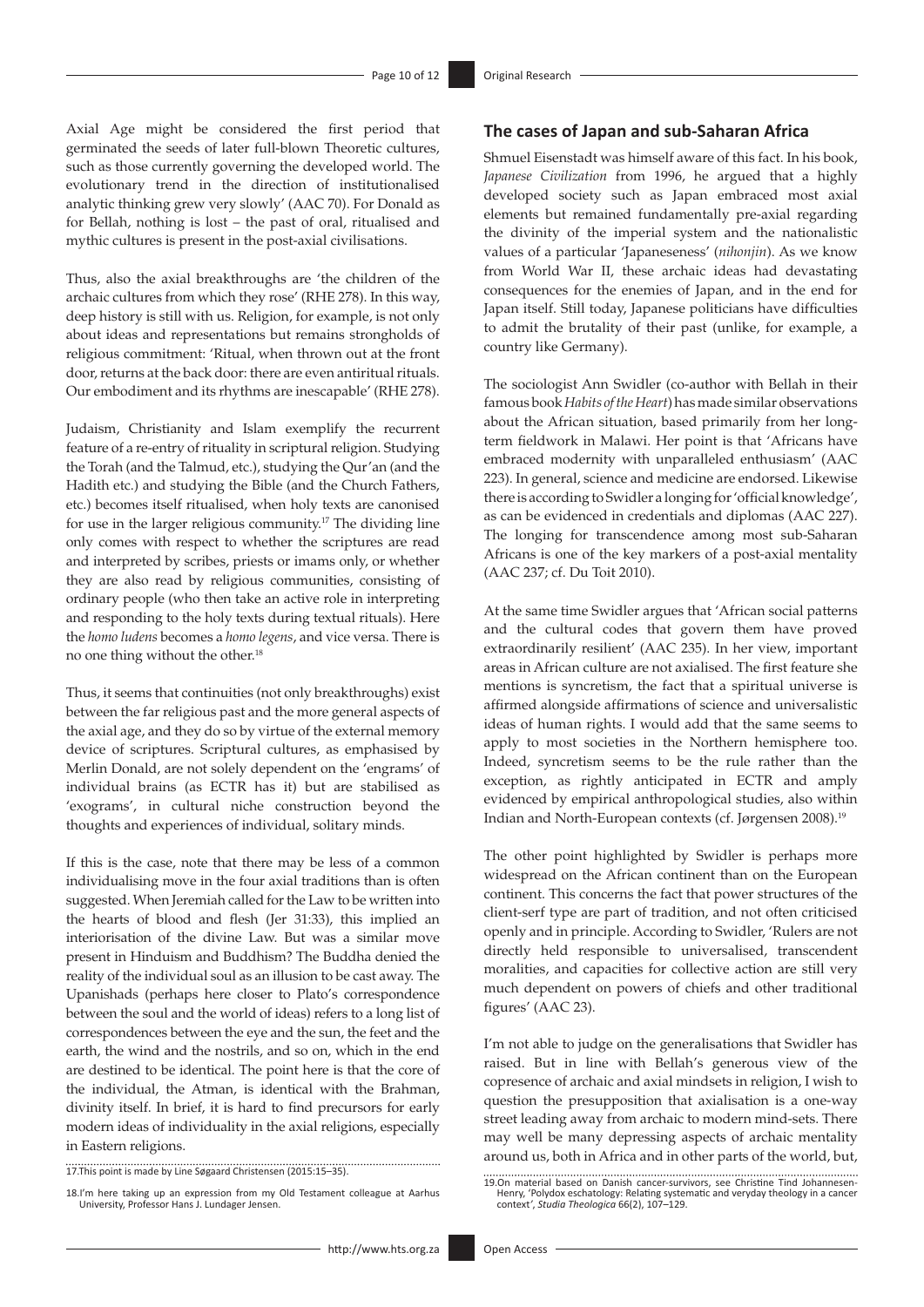equally, there will always be invigorating aspects of the interplay between axial and archaic aspects of culture too. In religion, rituals show a stronger resilience than theological schools of thought.

# **A concluding perspective: The sapiential discourse of Jesus**

We may conclude, then, by asking as follows: exactly what is *post*-axial in our time? And what is post-axial about the teaching of Jesus? It seems to me that the foregrounding of 'theoretical cultures' in Donald Merlin's theory of axiality does not quite reach the level of axial universality that he is presupposing. We always live at deeper levels than we think. Nowhere do we find that theories are ruling the game of life, even though theories are important for channelling cultural preconceptions into a critical attitude. Indeed, we need to cast a critical eye towards tradition as much as to the alienating aspects of modernity, like the idea that human beings are solitary minds, living alone within their skulls with their thoughts. Here both biology and theology knows better.

The self-reflexivity of post-axial mentality should therefore not be limited to a theoretical attitude that looks at reality from a disengaged third-person perspective. Self-reflexivity may also be reached through a sapiential discourse, one which starts out from the middle of our involvements with shared experiences rather than attempting to take an elevated view from nowhere. Let me therefore end this paper with a reference to the sapiential forms of discourse that we find in the teachings of Jesus.

When Jesus wanted to exhort his followers to pray to God: 'knock, and the door will be opened for you', he did so by inviting his disciples to think about the following:

Is there anyone among you who, if your child asks for a fish, will give a snake instead of a fish? Or if the child asks for an egg, will give a scorpion? If you then, who are evil, know how to give good gifts to your children, how much more will the heavenly Father give the Holy Spirit to those who ask him! (Lk 11:12–13)

Jesus is backing up his encouragement to pray to God unreservedly by invoking common sense knowledge about what fathers tend to do. Although the theme and target of this saying is the practice of prayer, the thought experiment itself is based on an analogy to ordinary fathers. From here the inductive move from the minor to the major starts out. Assuming that even self-absorbed human parents want to help their children, 'how much more' will not the heavenly Father listen to human prayers? This argumentative move only works if the listeners or readers already share an intuition about what it means to be a father, while also presupposing some analogy between human fathers and the divine father. In order to reach its argumentative target, the thought experiment of Jesus is thus based on a wider set of assumptions, not included in the thought experiment itself, such as the receptiveness of the God, whom Jesus addresses as 'our heavenly Father' in the Lord's Prayer.

What is the kind of universality to which Jesus here appeals? Firstly, it is not something of a purely general nature. Gravity applies everywhere in the universe but caring fathers and mothers do not exist everywhere. That being so, wherever there is a father or mother who cares, something of universal significance emerges: the very phenomenon of caring itself. It is this phenomenon that serves as the common denominator between ordinary parents and God the Father. Moreover, who could imagine a human society, without mother and fathers caring for their children, sisters caring for their brothers, and vice versa, friends caring for one another? The question coming from the Jesus tradition to us today, is whether we can have a sustainable and flourishing society, without also caring for strangers – those who are perceived by Jesus and his followers as neighbours, that is, 'proximates'?

From this perspective Jesus, the brother of men and women, does not only have an extended mind, as I argued above. He also appeals to the sense of deep sociality that is the wool and wharf of human societies. Seen from our contemporary evolutionary perspective, this sense of deep sociality has been nourished and cultivated by the deep evolutionary history of our forebears. It is very archaic. And yet it's still with us today.

Deep incarnation is one way of articulating that the person of Jesus, and what he revealed about the human condition, can't be historicised into being just a bygone member of the human race. In a similar way, no individual can be historicised to be just an individual taking care of him- or herself. Being human means experiencing the deep sociality of human existence. A person becomes a person through other persons. The point of Christology is that by conjoining this material world, the Father's eternal Word or Wisdom entered into the matrix of material existence as well as into the social field of human communities.

### **Acknowledgements**

The author's participation in the conference of the *South African Science and Religion Forum* (SASRF) of the Research Institute for Theology and Religion held at the University of South Africa, Pretoria 16–18 September 2015, was sponsored by the National Research Foundation of South Africa, facilitated by Prof. Daniel Veldsman.

#### **Competing interests**

The author declares that he has no financial or personal relationships which may have inappropriately influenced them in writing this article.

### **References**

Balcomb, A.O., 2004, 'Human identity and an African world-view: Some interactions<br>with science and philosophy', in C.W. du Toit (ed.), The integrity of the human<br>person in an African context: Perspectives from science and UNISA Research institute for Theology and Religion, Pretoria.

Barrett, J.L., 2004, *Why would anyone believe in God?*, Altamira Press, Walnut Creek, CA.

Barrett, J.L., 2007, 'Is the spell really broken? Bio-psychological explanations of religion and theistic belief', *Theology and Science* 5(1), 57–72. [http://dx.doi.](http://dx.doi.org/10.1080/14746700601159564) [org/10.1080/14746700601159564](http://dx.doi.org/10.1080/14746700601159564)